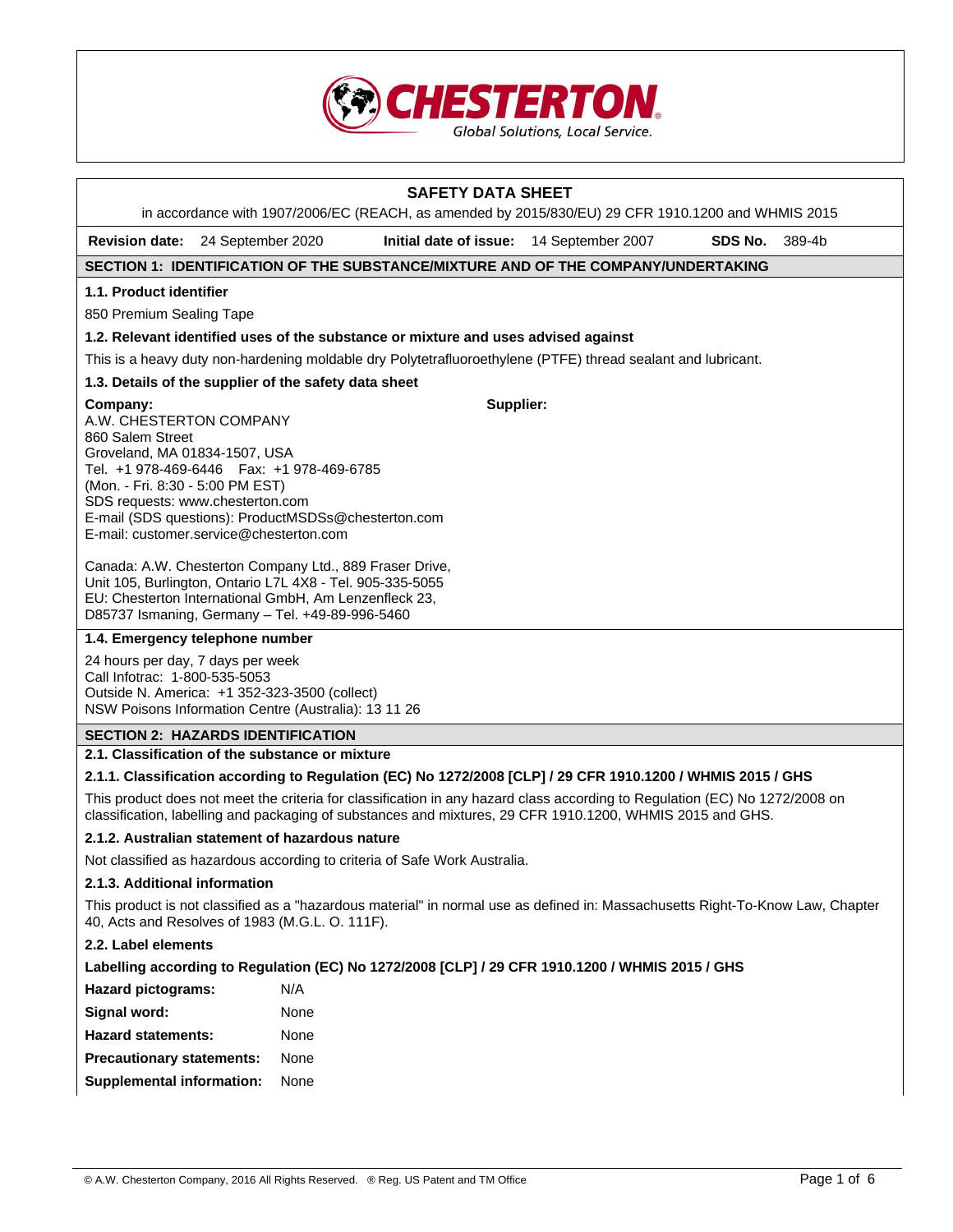## **2.3. Other hazards**

None expected in industrial use. PTFE is nontoxic at ambient temperatures. At temperatures above 260°C (500°F), toxic decomposition products may be emitted. Due to toxic decomposition, avoid smoking when handling PTFE products. Wash hands to avoid transfer to tobacco products.

|                                                                                                                                                                                                                                                    | <b>SECTION 3: COMPOSITION/INFORMATION ON INGREDIENTS</b>                        |       |                           |                          |                                                                                                                                                       |  |
|----------------------------------------------------------------------------------------------------------------------------------------------------------------------------------------------------------------------------------------------------|---------------------------------------------------------------------------------|-------|---------------------------|--------------------------|-------------------------------------------------------------------------------------------------------------------------------------------------------|--|
| 3.2. Mixtures                                                                                                                                                                                                                                      |                                                                                 |       |                           |                          |                                                                                                                                                       |  |
| Hazardous Ingredients <sup>1</sup>                                                                                                                                                                                                                 |                                                                                 | % Wt. | <b>CAS No./</b><br>EC No. | <b>REACH</b><br>Reg. No. | <b>CLP/GHS Classification</b>                                                                                                                         |  |
| None                                                                                                                                                                                                                                               |                                                                                 |       |                           |                          |                                                                                                                                                       |  |
|                                                                                                                                                                                                                                                    |                                                                                 |       |                           |                          |                                                                                                                                                       |  |
|                                                                                                                                                                                                                                                    |                                                                                 |       |                           |                          |                                                                                                                                                       |  |
|                                                                                                                                                                                                                                                    |                                                                                 |       |                           |                          |                                                                                                                                                       |  |
|                                                                                                                                                                                                                                                    |                                                                                 |       |                           |                          |                                                                                                                                                       |  |
|                                                                                                                                                                                                                                                    |                                                                                 |       |                           |                          |                                                                                                                                                       |  |
|                                                                                                                                                                                                                                                    |                                                                                 |       |                           |                          |                                                                                                                                                       |  |
|                                                                                                                                                                                                                                                    | * 1272/2008/EC, REACH                                                           |       |                           |                          | <sup>1</sup> Classified according to: * 29 CFR 1910.1200, 1915, 1916, 1917, Mass. Right-to-Know Law (ch. 40, M.G.LO. 111F), California Proposition 65 |  |
|                                                                                                                                                                                                                                                    | * WHMIS 2015                                                                    |       |                           |                          |                                                                                                                                                       |  |
|                                                                                                                                                                                                                                                    | * Safe Work Australia                                                           |       |                           |                          |                                                                                                                                                       |  |
|                                                                                                                                                                                                                                                    | <b>SECTION 4: FIRST AID MEASURES</b><br>4.1. Description of first aid measures  |       |                           |                          |                                                                                                                                                       |  |
| Inhalation:                                                                                                                                                                                                                                        |                                                                                 |       |                           |                          | If overcome by decomposition fumes, remove to fresh air. If not breathing, administer artificial respiration.                                         |  |
|                                                                                                                                                                                                                                                    | Contact physician.                                                              |       |                           |                          |                                                                                                                                                       |  |
| <b>Skin contact:</b>                                                                                                                                                                                                                               | Not applicable                                                                  |       |                           |                          |                                                                                                                                                       |  |
| Eye contact:                                                                                                                                                                                                                                       | Not applicable                                                                  |       |                           |                          |                                                                                                                                                       |  |
| Ingestion:                                                                                                                                                                                                                                         | Not applicable                                                                  |       |                           |                          |                                                                                                                                                       |  |
|                                                                                                                                                                                                                                                    | 4.2. Most important symptoms and effects, both acute and delayed                |       |                           |                          |                                                                                                                                                       |  |
| PTFE is nontoxic at ambient temperatures. However, small quantities of toxic gases may be produced at temperatures above<br>260°C (500°F), due to decomposition. Inhalation of these decomposition products may cause temporary flu-like symptoms. |                                                                                 |       |                           |                          |                                                                                                                                                       |  |
|                                                                                                                                                                                                                                                    | 4.3. Indication of any immediate medical attention and special treatment needed |       |                           |                          |                                                                                                                                                       |  |
| Treat symptoms.                                                                                                                                                                                                                                    |                                                                                 |       |                           |                          |                                                                                                                                                       |  |
|                                                                                                                                                                                                                                                    | <b>SECTION 5: FIREFIGHTING MEASURES</b>                                         |       |                           |                          |                                                                                                                                                       |  |
| 5.1. Extinguishing media                                                                                                                                                                                                                           |                                                                                 |       |                           |                          |                                                                                                                                                       |  |
|                                                                                                                                                                                                                                                    | Use extinguisher appropriate to the surrounding fire.                           |       |                           |                          |                                                                                                                                                       |  |
|                                                                                                                                                                                                                                                    | 5.2. Special hazards arising from the substance or mixture                      |       |                           |                          |                                                                                                                                                       |  |
| Product will burn in an atmosphere of > 95% oxygen, when an ignition source is present.                                                                                                                                                            |                                                                                 |       |                           |                          |                                                                                                                                                       |  |
| 5.3. Advice for firefighters                                                                                                                                                                                                                       |                                                                                 |       |                           |                          |                                                                                                                                                       |  |
| Recommend Firefighters wear self-contained breathing apparatus to protect against hazardous decomposition products.                                                                                                                                |                                                                                 |       |                           |                          |                                                                                                                                                       |  |
| Flammability Classification: -                                                                                                                                                                                                                     |                                                                                 |       |                           |                          |                                                                                                                                                       |  |
| <b>HAZCHEM Emergency Action Code:</b><br>1 Z                                                                                                                                                                                                       |                                                                                 |       |                           |                          |                                                                                                                                                       |  |
| <b>SECTION 6: ACCIDENTAL RELEASE MEASURES</b>                                                                                                                                                                                                      |                                                                                 |       |                           |                          |                                                                                                                                                       |  |
|                                                                                                                                                                                                                                                    | 6.1. Personal precautions, protective equipment and emergency procedures        |       |                           |                          |                                                                                                                                                       |  |
|                                                                                                                                                                                                                                                    | Utilize exposure controls and personal protection as specified in Section 8.    |       |                           |                          |                                                                                                                                                       |  |
| <b>6.2. Environmental Precautions</b>                                                                                                                                                                                                              |                                                                                 |       |                           |                          |                                                                                                                                                       |  |
| No special requirements.                                                                                                                                                                                                                           |                                                                                 |       |                           |                          |                                                                                                                                                       |  |
| 6.3. Methods and material for containment and cleaning up                                                                                                                                                                                          |                                                                                 |       |                           |                          |                                                                                                                                                       |  |
| No special steps required. Nontoxic.                                                                                                                                                                                                               |                                                                                 |       |                           |                          |                                                                                                                                                       |  |
| 6.4. Reference to other sections                                                                                                                                                                                                                   |                                                                                 |       |                           |                          |                                                                                                                                                       |  |
| Refer to section 13 for disposal advice.                                                                                                                                                                                                           |                                                                                 |       |                           |                          |                                                                                                                                                       |  |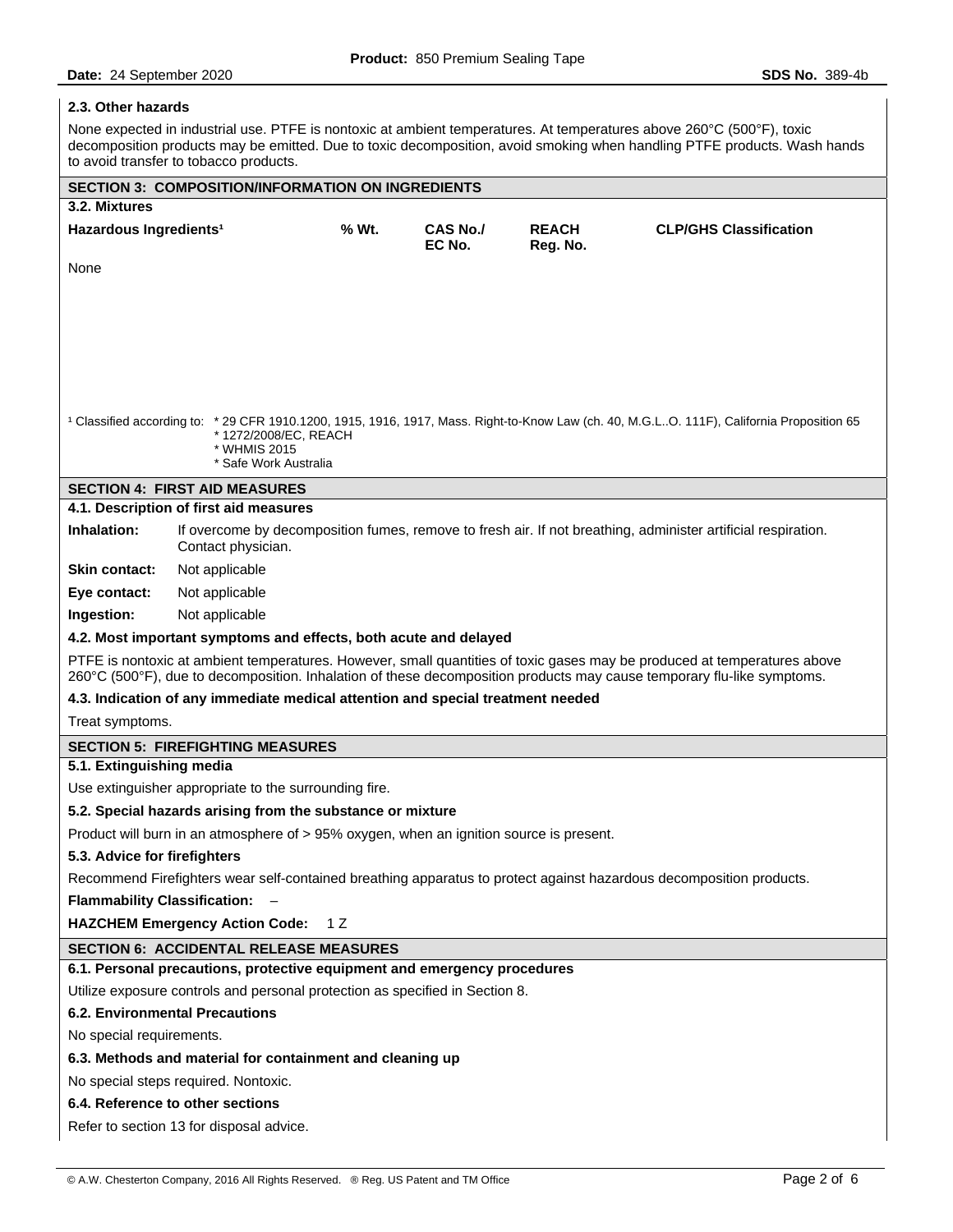| <b>SECTION 7: HANDLING AND STORAGE</b>                                                                           |                                       |                   |                              |                                |                     |                   |     |                                 |
|------------------------------------------------------------------------------------------------------------------|---------------------------------------|-------------------|------------------------------|--------------------------------|---------------------|-------------------|-----|---------------------------------|
| 7.1. Precautions for safe handling                                                                               |                                       |                   |                              |                                |                     |                   |     |                                 |
| Do not smoke when handling PTFE products; wash hands after handling to avoid transfer to tobacco products.       |                                       |                   |                              |                                |                     |                   |     |                                 |
| 7.2. Conditions for safe storage, including any incompatibilities                                                |                                       |                   |                              |                                |                     |                   |     |                                 |
|                                                                                                                  |                                       |                   |                              |                                |                     |                   |     |                                 |
| Store in cool, dry area.                                                                                         |                                       |                   |                              |                                |                     |                   |     |                                 |
| 7.3. Specific end use(s)                                                                                         |                                       |                   |                              |                                |                     |                   |     |                                 |
| No special precautions.                                                                                          |                                       |                   |                              |                                |                     |                   |     |                                 |
| <b>SECTION 8: EXPOSURE CONTROLS/PERSONAL PROTECTION</b>                                                          |                                       |                   |                              |                                |                     |                   |     |                                 |
| 8.1. Control parameters                                                                                          |                                       |                   |                              |                                |                     |                   |     |                                 |
| <b>Occupational exposure limit values</b>                                                                        |                                       |                   |                              |                                |                     |                   |     |                                 |
| <b>Ingredients</b>                                                                                               | <b>OSHA PEL1</b>                      |                   | <b>ACGIH TLV<sup>2</sup></b> |                                | UK WEL <sup>3</sup> |                   |     | <b>AUSTRALIA ES<sup>4</sup></b> |
|                                                                                                                  | ppm                                   | mg/m <sup>3</sup> | ppm                          | mg/m <sup>3</sup>              | ppm                 | mg/m <sup>3</sup> | ppm | mg/m <sup>3</sup>               |
| None                                                                                                             |                                       |                   |                              |                                |                     |                   |     |                                 |
|                                                                                                                  |                                       |                   |                              |                                |                     |                   |     |                                 |
|                                                                                                                  |                                       |                   |                              |                                |                     |                   |     |                                 |
|                                                                                                                  |                                       |                   |                              |                                |                     |                   |     |                                 |
|                                                                                                                  |                                       |                   |                              |                                |                     |                   |     |                                 |
|                                                                                                                  |                                       |                   |                              |                                |                     |                   |     |                                 |
|                                                                                                                  |                                       |                   |                              |                                |                     |                   |     |                                 |
| <sup>1</sup> United States Occupational Health & Safety Administration permissible exposure limits.              |                                       |                   |                              |                                |                     |                   |     |                                 |
| <sup>2</sup> American Conference of Governmental Industrial Hygienists threshold limit values.                   |                                       |                   |                              |                                |                     |                   |     |                                 |
| <sup>3</sup> EH40 Workplace exposure limits, Health & Safety Executive                                           |                                       |                   |                              |                                |                     |                   |     |                                 |
| 4 Adopted National Exposure Standards for Atmospheric Contaminants in the Occupational Environment [NOHSC:1003]. |                                       |                   |                              |                                |                     |                   |     |                                 |
| 8.2. Exposure controls                                                                                           |                                       |                   |                              |                                |                     |                   |     |                                 |
| 8.2.1. Engineering measures                                                                                      |                                       |                   |                              |                                |                     |                   |     |                                 |
| No special requirements. If using under extreme heat, use local exhaust.                                         |                                       |                   |                              |                                |                     |                   |     |                                 |
|                                                                                                                  |                                       |                   |                              |                                |                     |                   |     |                                 |
| <b>Respiratory protection:</b>                                                                                   | 8.2.2. Individual protection measures |                   |                              |                                |                     |                   |     |                                 |
| Protective gloves:                                                                                               | Not required.                         |                   |                              |                                |                     |                   |     |                                 |
|                                                                                                                  | Not normally needed.                  |                   |                              |                                |                     |                   |     |                                 |
| Eye and face protection:                                                                                         | Not normally needed.                  |                   |                              |                                |                     |                   |     |                                 |
| Other:                                                                                                           | None                                  |                   |                              |                                |                     |                   |     |                                 |
| 8.2.3. Environmental exposure controls                                                                           |                                       |                   |                              |                                |                     |                   |     |                                 |
| Refer to sections 6 and 12.                                                                                      |                                       |                   |                              |                                |                     |                   |     |                                 |
| <b>SECTION 9: PHYSICAL AND CHEMICAL PROPERTIES</b>                                                               |                                       |                   |                              |                                |                     |                   |     |                                 |
| 9.1. Information on basic physical and chemical properties                                                       |                                       |                   |                              |                                |                     |                   |     |                                 |
| <b>Physical state</b>                                                                                            | solid                                 |                   | Odour                        |                                |                     | none              |     |                                 |
| Colour                                                                                                           | white                                 |                   |                              | <b>Odour threshold</b>         |                     | not applicable    |     |                                 |
| Initial boiling point                                                                                            | not applicable                        |                   |                              | Vapour pressure @ 20°C         |                     | not applicable    |     |                                 |
| <b>Melting point</b>                                                                                             | 342°C (648°F)                         |                   |                              | % Aromatics by weight          |                     | not applicable    |     |                                 |
| % Volatile (by volume)                                                                                           | not applicable                        |                   | рH                           |                                |                     | not applicable    |     |                                 |
| <b>Flash point</b>                                                                                               | not applicable                        |                   |                              | <b>Relative density</b>        |                     | $0.7 - 1.0$       |     |                                 |
| <b>Method</b>                                                                                                    | not applicable                        |                   |                              | Weight per volume              |                     | not applicable    |     |                                 |
| <b>Viscosity</b>                                                                                                 | not applicable                        |                   |                              | <b>Coefficient (water/oil)</b> |                     | not applicable    |     |                                 |
| <b>Autoignition temperature</b>                                                                                  | not applicable                        |                   |                              | Vapour density (air=1)         |                     | not applicable    |     |                                 |
| <b>Decomposition temperature</b>                                                                                 | not applicable                        |                   |                              | Rate of evaporation (ether=1)  |                     | not applicable    |     |                                 |
| <b>Upper/lower flammability</b><br>or explosive limits                                                           | not applicable                        |                   |                              | Solubility in water            |                     | insoluble         |     |                                 |
| Flammability (solid, gas)                                                                                        | not applicable                        |                   |                              | <b>Oxidising properties</b>    |                     | not applicable    |     |                                 |
| <b>Explosive properties</b>                                                                                      | not applicable                        |                   |                              |                                |                     |                   |     |                                 |
| 9.2. Other information                                                                                           |                                       |                   |                              |                                |                     |                   |     |                                 |
| None                                                                                                             |                                       |                   |                              |                                |                     |                   |     |                                 |
|                                                                                                                  |                                       |                   |                              |                                |                     |                   |     |                                 |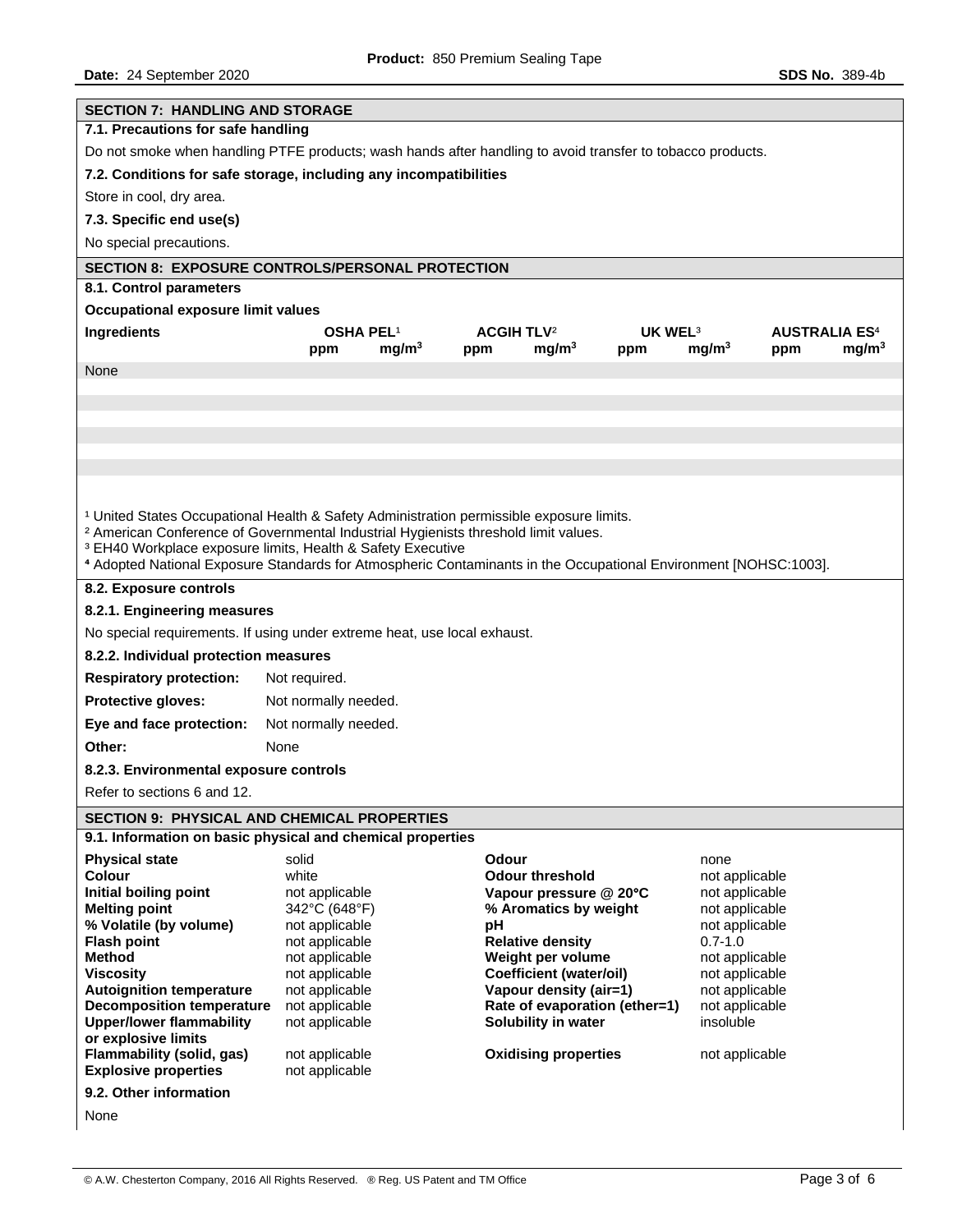| Date: 24 September 2020                                                                                                                       | <b>SDS No. 389-4b</b>                                                                                                                                                                                                                                                                            |  |  |  |
|-----------------------------------------------------------------------------------------------------------------------------------------------|--------------------------------------------------------------------------------------------------------------------------------------------------------------------------------------------------------------------------------------------------------------------------------------------------|--|--|--|
|                                                                                                                                               |                                                                                                                                                                                                                                                                                                  |  |  |  |
| <b>SECTION 10: STABILITY AND REACTIVITY</b><br>10.1. Reactivity                                                                               |                                                                                                                                                                                                                                                                                                  |  |  |  |
| Refer to sections 10.3 and 10.5.                                                                                                              |                                                                                                                                                                                                                                                                                                  |  |  |  |
| 10.2. Chemical stability                                                                                                                      |                                                                                                                                                                                                                                                                                                  |  |  |  |
| Stable                                                                                                                                        |                                                                                                                                                                                                                                                                                                  |  |  |  |
| 10.3. Possibility of hazardous reactions                                                                                                      |                                                                                                                                                                                                                                                                                                  |  |  |  |
|                                                                                                                                               | No dangerous reactions known under conditions of normal use.                                                                                                                                                                                                                                     |  |  |  |
| 10.4. Conditions to avoid                                                                                                                     |                                                                                                                                                                                                                                                                                                  |  |  |  |
|                                                                                                                                               | Extreme heat above 260°C (500°F).                                                                                                                                                                                                                                                                |  |  |  |
| 10.5. Incompatible materials                                                                                                                  |                                                                                                                                                                                                                                                                                                  |  |  |  |
|                                                                                                                                               | Acids, bases and strong oxidizers like liquid Chlorine and concentrated Oxygen.                                                                                                                                                                                                                  |  |  |  |
|                                                                                                                                               | 10.6. Hazardous decomposition products                                                                                                                                                                                                                                                           |  |  |  |
|                                                                                                                                               | Carbon Monoxide, Carbon Dioxide, trace amounts of Hydrogen fluoride, Perfluorocarbon olefins, and other toxic fumes may be                                                                                                                                                                       |  |  |  |
| evolved above 260°C (500°F).                                                                                                                  |                                                                                                                                                                                                                                                                                                  |  |  |  |
|                                                                                                                                               | <b>SECTION 11: TOXICOLOGICAL INFORMATION</b>                                                                                                                                                                                                                                                     |  |  |  |
| 11.1. Information on toxicological effects                                                                                                    |                                                                                                                                                                                                                                                                                                  |  |  |  |
| <b>Primary route of exposure</b><br>under normal use:                                                                                         | Inhalation (PTFE decomposition fumes) and skin contact.                                                                                                                                                                                                                                          |  |  |  |
| <b>Acute effects:</b>                                                                                                                         | PTFE is nontoxic at ambient temperatures. However, small quantities of toxic gases may be produced at<br>temperatures above 260°C (500°F), due to decomposition. Inhalation of these decomposition products may<br>cause temporary flu-like symptoms.                                            |  |  |  |
| <b>Chronic effects:</b>                                                                                                                       | None                                                                                                                                                                                                                                                                                             |  |  |  |
| Carcinogenicity:                                                                                                                              | As per 29 CFR 1910.1200 (Hazard Communication), this product contains no carcinogens as listed by the<br>National Toxicology Program (NTP), the International Agency for Research on Cancer (IARC), the<br>Occupational Safety and Health Administration (OSHA) or Regulation (EC) No 1272/2008. |  |  |  |
| <b>Aspiration hazard:</b>                                                                                                                     | Not applicable                                                                                                                                                                                                                                                                                   |  |  |  |
| Other information:                                                                                                                            | None known                                                                                                                                                                                                                                                                                       |  |  |  |
|                                                                                                                                               | <b>SECTION 12: ECOLOGICAL INFORMATION</b>                                                                                                                                                                                                                                                        |  |  |  |
|                                                                                                                                               | Ecotoxicological data have not been determined specifically for this product. The information given below is based on a knowledge<br>of the components and the ecotoxicology of similar substances.                                                                                              |  |  |  |
| 12.1. Toxicity                                                                                                                                |                                                                                                                                                                                                                                                                                                  |  |  |  |
| Nontoxic, inert material.                                                                                                                     |                                                                                                                                                                                                                                                                                                  |  |  |  |
| 12.2. Persistence and degradability                                                                                                           |                                                                                                                                                                                                                                                                                                  |  |  |  |
| Material is chemically unreactive and nonbiodegradable.                                                                                       |                                                                                                                                                                                                                                                                                                  |  |  |  |
| 12.3. Bioaccumulative potential                                                                                                               |                                                                                                                                                                                                                                                                                                  |  |  |  |
| Not determined                                                                                                                                |                                                                                                                                                                                                                                                                                                  |  |  |  |
| 12.4. Mobility in soil                                                                                                                        |                                                                                                                                                                                                                                                                                                  |  |  |  |
| Solid. Insoluble in water. In determining environmental mobility, consider the product's physical and chemical properties (see<br>Section 9). |                                                                                                                                                                                                                                                                                                  |  |  |  |
| 12.5. Results of PBT and vPvB assessment                                                                                                      |                                                                                                                                                                                                                                                                                                  |  |  |  |
| Not available                                                                                                                                 |                                                                                                                                                                                                                                                                                                  |  |  |  |
| 12.6. Other adverse effects                                                                                                                   |                                                                                                                                                                                                                                                                                                  |  |  |  |
| None known                                                                                                                                    |                                                                                                                                                                                                                                                                                                  |  |  |  |
|                                                                                                                                               | <b>SECTION 13: DISPOSAL CONSIDERATIONS</b>                                                                                                                                                                                                                                                       |  |  |  |
| 13.1. Waste treatment methods                                                                                                                 |                                                                                                                                                                                                                                                                                                  |  |  |  |
| Unused product is not a regulated waste. Check local, state and national/federal regulations and comply with the most stringent               |                                                                                                                                                                                                                                                                                                  |  |  |  |
| requirement.                                                                                                                                  |                                                                                                                                                                                                                                                                                                  |  |  |  |

## **SECTION 14: TRANSPORT INFORMATION**

## **14.1. UN number**

**ADR/RID/ADN/IMDG/ICAO:** NOT APPLICABLE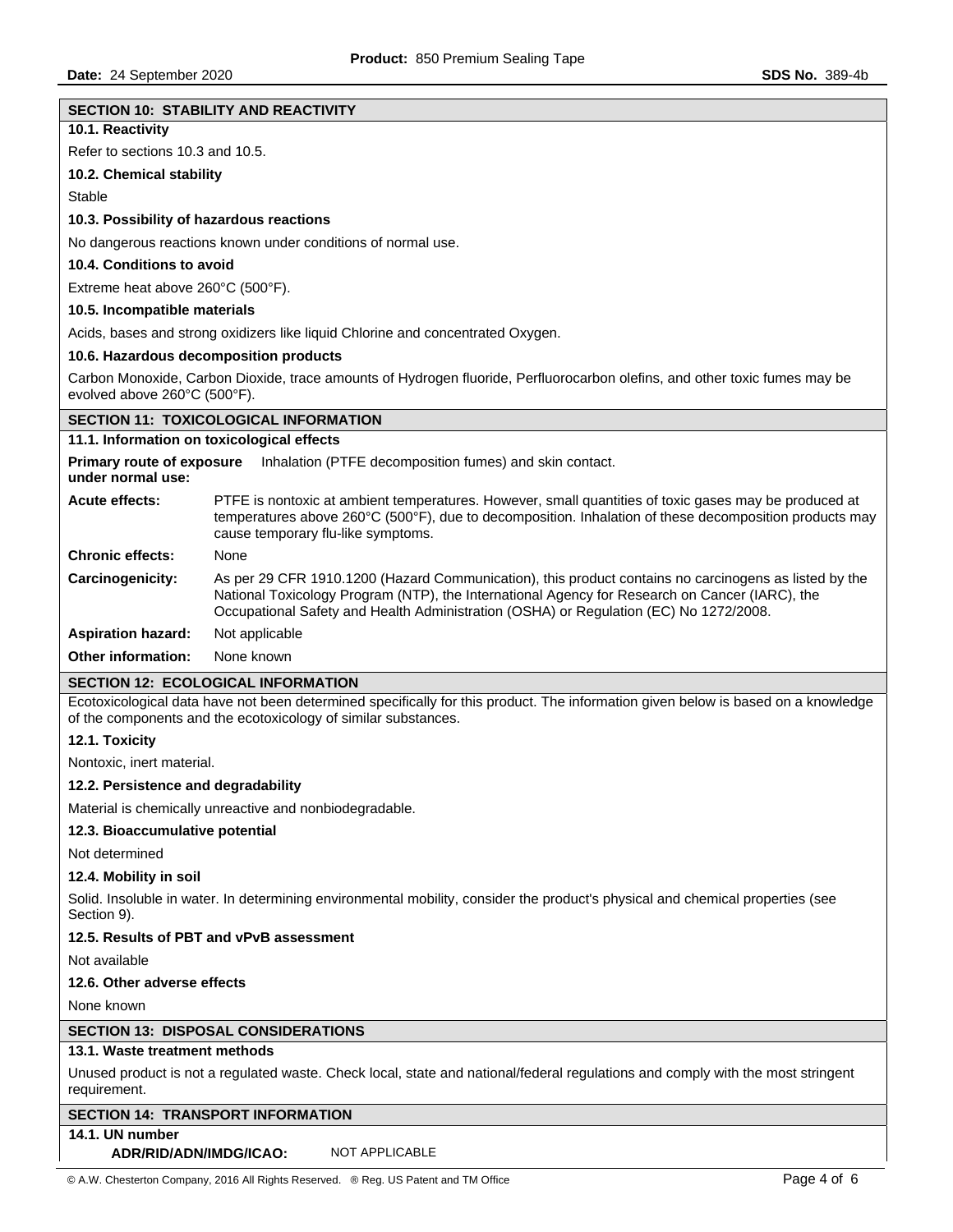| TDG:                                                                                                 | <b>NOT APPLICABLE</b>            |  |  |  |  |  |
|------------------------------------------------------------------------------------------------------|----------------------------------|--|--|--|--|--|
| <b>US DOT:</b><br><b>NOT APPLICABLE</b><br>14.2. UN proper shipping name                             |                                  |  |  |  |  |  |
| ADR/RID/ADN/IMDG/ICAO:                                                                               | NON-HAZARDOUS, NON REGULATED     |  |  |  |  |  |
| TDG:                                                                                                 | NON-HAZARDOUS, NON REGULATED     |  |  |  |  |  |
| US DOT:                                                                                              | NON-HAZARDOUS, NON REGULATED     |  |  |  |  |  |
| 14.3. Transport hazard class(es)                                                                     |                                  |  |  |  |  |  |
| ADR/RID/ADN/IMDG/ICAO:                                                                               | <b>NOT APPLICABLE</b>            |  |  |  |  |  |
| TDG:                                                                                                 | <b>NOT APPLICABLE</b>            |  |  |  |  |  |
| NOT APPLICABLE<br><b>US DOT:</b>                                                                     |                                  |  |  |  |  |  |
| 14.4. Packing group                                                                                  |                                  |  |  |  |  |  |
| ADR/RID/ADN/IMDG/ICAO:                                                                               | <b>NOT APPLICABLE</b>            |  |  |  |  |  |
|                                                                                                      | <b>NOT APPLICABLE</b><br>TDG:    |  |  |  |  |  |
|                                                                                                      | <b>NOT APPLICABLE</b><br>US DOT: |  |  |  |  |  |
| NOT APPLICABLE                                                                                       | 14.5. Environmental hazards      |  |  |  |  |  |
| 14.6. Special precautions for user                                                                   |                                  |  |  |  |  |  |
| <b>NOT APPLICABLE</b>                                                                                |                                  |  |  |  |  |  |
| 14.7. Transport in bulk according to Annex II of MARPOL73/78 and the IBC Code                        |                                  |  |  |  |  |  |
| <b>NOT APPLICABLE</b>                                                                                |                                  |  |  |  |  |  |
| 14.8. Other information                                                                              |                                  |  |  |  |  |  |
| <b>NOT APPLICABLE</b>                                                                                |                                  |  |  |  |  |  |
| <b>SECTION 15: REGULATORY INFORMATION</b>                                                            |                                  |  |  |  |  |  |
| 15.1. Safety, health and environmental regulations/legislation specific for the substance or mixture |                                  |  |  |  |  |  |
| 15.1.1. EU regulations                                                                               |                                  |  |  |  |  |  |
| <b>Authorisations under Title VII:</b><br>Not applicable                                             |                                  |  |  |  |  |  |
| <b>Restrictions under Title VIII: None</b>                                                           |                                  |  |  |  |  |  |
| <b>Other EU</b><br>None                                                                              |                                  |  |  |  |  |  |
| regulations:                                                                                         |                                  |  |  |  |  |  |
| 15.1.2. National regulations                                                                         |                                  |  |  |  |  |  |
| US EPA SARA TITLE III                                                                                |                                  |  |  |  |  |  |
| 312 Hazards:<br>313 Chemicals:                                                                       |                                  |  |  |  |  |  |
| None<br>None                                                                                         |                                  |  |  |  |  |  |
|                                                                                                      |                                  |  |  |  |  |  |
|                                                                                                      |                                  |  |  |  |  |  |
| Other national regulations:<br>None                                                                  |                                  |  |  |  |  |  |
| 15.2. Chemical safety assessment                                                                     |                                  |  |  |  |  |  |
|                                                                                                      |                                  |  |  |  |  |  |